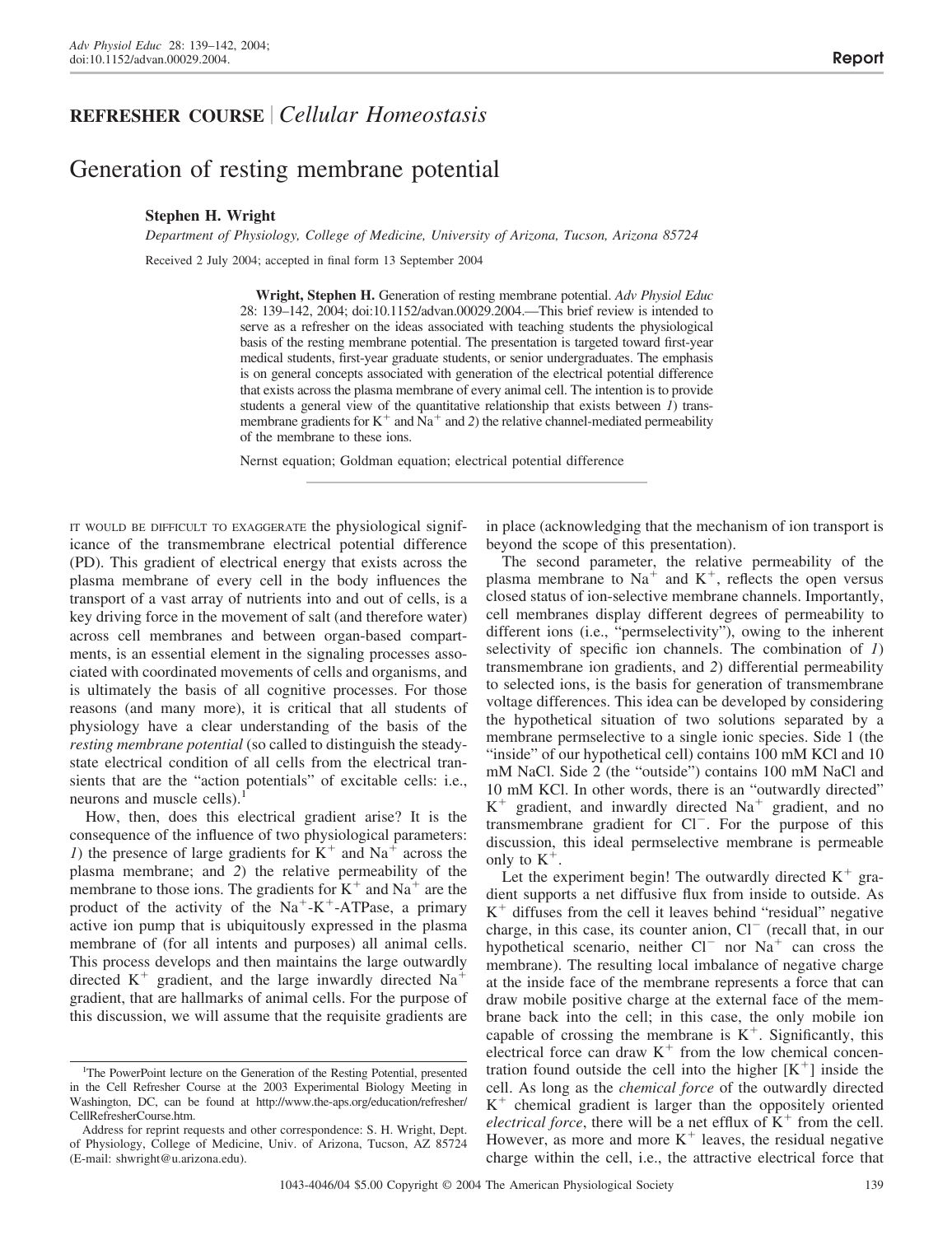draws  $K^+$  into the cell, gradually increases to a level that exactly balances the chemical force, resulting in an "equilibrium" condition. Whereas there may continue to be large *unidirectional* fluxes into and out of the cell, the *net* flux under this equilibrium condition is zero. The equation that describes this balance of electrical and chemical forces is called the *Nernst equation*:

$$
V_{\rm K} = -\frac{\rm RT}{zF} \ln \frac{[{\rm K}]_{\rm in}}{[{\rm K}]_{\rm out}}
$$

where  $V_K$  is the equilibrium electrical PD, which exactly opposes the chemical energy of the chemical gradient, the intracellular-to-extracellular  $K^+$  concentration ratio  $([K]_{in}/$  $[K]_{\text{out}}$ ). R is the gas constant with units of 8.31 J/(Kmol), T is absolute temperature in Kelvin (37 $^{\circ}$ C = 310 K), F is Faraday's constant at 96,500 coulombs/mol, and *z* is the valance of the ion question;  $+1$  for K<sup>+</sup>. It is instructive to insert the relevant values for R, T, F, and *z*, and to convert from the natural log to the common (base 10) log by multiplying by 2.303. The Nernst equation then becomes (at 37°C)

$$
V_{\rm K} = \frac{-0.0615 \text{ Volts}}{z} \log \frac{[\text{K}]_{\text{in}}}{\text{K}]_{\text{out}}}
$$

It is convenient to simplify this equation to an adequate (and useful) approximation

$$
V_{\rm K} \cong -60~{\rm mV}~{\rm log}_{10} \frac{[{\rm K}]_{\rm in}}{[{\rm K}]_{\rm out}}
$$

When we consider the  $K^+$  gradient of our example (100 mM inside, 10 mM outside) we find that this outwardly directed 10-fold gradient of a monovalent cation is balanced by a 60 mV electrical PD (in this case, inside negative). This introduces an additional valuable concept evident in another term synonymous with equilibrium potential, i.e., the reversal potential. In our example, the direction of net  $K^+$  flux was from inside to out until the equilibrium PD of  $-60$  mV was reached. If the potential were, by some means, to become even more negative (say,  $-70$  mV), then the direction of net  $K^+$  flux would *reverse*, i.e., a net flux from the low chemical concentration of  $K<sup>+</sup>$  outside the cell into the higher  $K<sup>+</sup>$  concentration inside, with this "uphill" flux driven by the imposed electrical force.

At this point, it reasonable to ask, "If we started with 100 mM  $K^+$  inside and there was a net efflux of  $K^+$  from the cell, shouldn't the intracellular  $K^+$  concentration now be lower?" This is an important issue. As it turns out, the amount of  $K^+$ that leaves the cell to produce the equilibrium potential is sufficiently small that it cannot be measured chemically, despite the substantial electrical effect it has (see *Sidebar 1*). Therefore, to a first approximation you can assume that  $[K]_{in}$ (and  $Na<sup>+</sup>$ ) remain effectively constant during the shifts in transmembrane electrical potential of the type discussed here.

So, in our hypothetical "cell," with the constraint that the membrane is permeable only to  $K^+$ , the membrane potential is precisely defined by the  $K^+$  chemical gradient. Although it was emphasized above that intracellular ion concentrations generally do not change as a consequence of the downhill fluxes associated with transmembrane voltage changes, it is instructive to consider what would happen if the  $K^+$  gradient were to change. In fact, changes in the  $K^+$  gradient, typically the result

Table 1. *Cytoplasmic and extracellular K, Na, Cl*- *concentrations*

| Ion    | [Cytoplasm], mM | [Extracellular], mM | $V_{\text{eq}}$ , mV | $P_i$ , cm/s       |
|--------|-----------------|---------------------|----------------------|--------------------|
| $K^+$  | 135             |                     | $-92$                | $1 \times 10^{-7}$ |
| $Na+$  | 12              | 140                 | $+64$                | $1 \times 10^{-9}$ |
| $Cl^-$ |                 | 116                 | $-88$                | $1 \times 10^{-8}$ |

These values are meant to represent only hypothetical values for a mammalian cell. *V<sub>eq</sub>*, calculated Nernstian equilibrium potentials for each ion gradient;  $P_i$ , "typical" permeability values for mammalian neurons. The listed concentrations of  $Cl^-$  in the cytoplasm and extracellular fluid do not add up to the total concentration of  $K^+$  and  $Na^+$ . However, macroscopic electroneutrality is maintained in each compartment through the combined contribution of a diverse array of additional charged solutes (both anionic and cationic).

of changes in  $[K]_{out}$ , can be extremely important, both physiologically and clinically; see *Sidebar 1*. So, go ahead, grab a calculator and determine the new equilibrium potential that would arise if  $[K^+]_{out}$  were suddenly increased to 20 mM or if the internal  $[K^+]$  fell to 50 mM (be advised, these macroscopic changes in  $K<sup>+</sup>$  concentration would be associated with parallel changes in the concentration of one or more anions). Here is the rule of thumb: any manipulation that reduces the  $K^+$ gradient (i.e., either decreasing intracellular  $K^+$  or increasing extracellular  $K^+$ ), will decrease the equilibrium potential for  $K^+$  (i.e., a voltage value closer to zero). In other words, if there is less energy in the chemical gradient, it will take less energy in an electrical gradient to "balance" it (go ahead, do the math. . .).

You will not be surprised to learn that biological membranes do not show "ideal" permselectivity. Real membranes have a finite permeability to all the major inorganic ions in body fluids. For most cells, the only ions that can exert any significant influence on bioelectrical phenomena are the "big three" (in terms of concentration):  $K^+$ , Na<sup>+</sup>, and Cl<sup>-</sup> (Ca<sup>2+</sup> also contributes to bioelectric issues in a few tissues, including the heart). The Nernst equation, which represents an idealized situation, can be modified to represent the more physiologically realistic case in which the membrane shows a finite permeability to these three major players. The new equation is called the "Goldman-Hodgkin-Katz Constant Field equation"; or, more typically, the "*Goldman equation*"

$$
V_{\rm m} \cong -60 \text{ mV} \log_{10} \frac{P_{\rm K}[\text{K}]_{\rm in} + P_{\rm Na}[\text{Na}]_{\rm in} + P_{\rm Cl}[\text{Cl}]_{\rm out}}{P_{\rm K}[\text{K}]_{\rm out} + P_{\rm Na}[\text{Na}]_{\rm out} + P_{\rm Cl}[\text{Cl}]_{\rm in}}
$$

where  $V_m$  is the actual PD across the membrane, and  $P_i$  is the membrane permeability (in cm/s) for the indicated ion. Close inspection reveals that the Nernst equation is lurking within the Goldman equation: if the membrane were to become permeable only to  $K^+$ , i.e., if  $P_{\text{Na}}$  and  $P_{\text{Cl}}$  were zero, then the equation simplifies to the Nernstian condition for  $K^+$ .<sup>2</sup> Note that to account for the differences in valence, the anionic  $Cl^$ concentrations are presented as "out over in," rather than as the "in over out" convention used here for cations.

It is worthwhile to consider the transmembrane ion gradients and ion-specific membrane permeabilities of a "typical" neuron

<sup>&</sup>lt;sup>2</sup>The Goldman equation can also be viewed as a weighted sum of the reversal potentials for each of the three ion gradients, with the individual ion permeabilities serving as weighting factors that define the relative influence of each gradient on the overall membrane potential.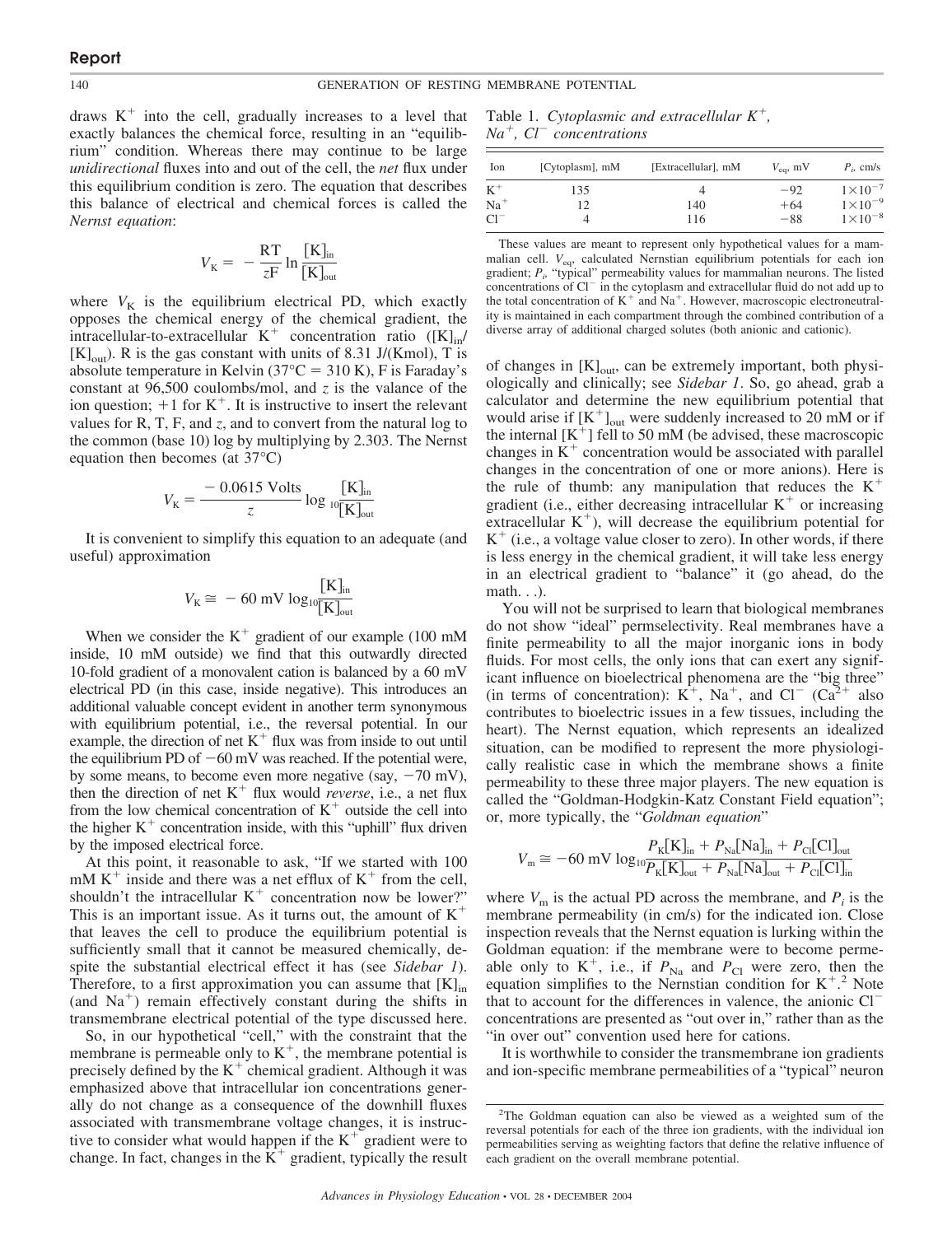(Table 1). The calculated Nernstian equilibrium potential for  $K^+$ , Na<sup>+</sup>, and Cl<sup>-</sup> establish the "boundary conditions" for the electrical PD across the cell membrane; i.e., our cell cannot be more negative than  $-92$  mV or more positive that  $+64$  mV (Fig. 1) because there are no relevant chemical gradients sufficiently large to produce larger PDs. At rest, importantly, the membrane permeability of most cells, including neurons, is greatest for  $K<sub>1</sub>$ <sup>+</sup> due to the activity of several distinct populations of  $K<sup>+</sup>$  channels that share the general characteristic of being constitutively active under normal resting conditions. The relative contribution to the resting potential played by these channels varies with cell type, but in neurons relevant players include members of the family of inwardly rectifying  $K^+$  channels (KIR) and the K(2P) family of  $K^+$  "leak" channels.

The combination of an outwardly directed  $K^+$  gradient (the product of Na-K-ATPase activity) and a high resting permeability to  $K^+$  makes the interior of animal cells electrically negative with respect to the external solution. However, the finite permeability of the membrane to  $Na<sup>+</sup>$  (and to  $Cl<sup>-</sup>$ ; see *Sidebar 2*) prevents the membrane potential from ever actually reaching the Nernstian  $K^+$  potential. The extent to which each ion gradient influences the PD is defined by the permeability of the membrane to each ion, as is evident from inspection of the Goldman equation. Even very large concentrations exert little influence if the associated  $P_i$  value is small. However, if the membrane were suddenly to become permeable only to  $Na<sup>+</sup>$ , the result would be a Nernstian condition for  $Na<sup>+</sup>$ , with a concomitant change in membrane potential.

Although under normal physiological conditions the concentration terms of the Goldman equation remain relatively constant, the permeability terms do not. Indeed, large, rapid changes in the ratios of permeability for different ions represent the basis for the control of bioelectric phenomena. On a molecular level, membrane permeability to ions is defined by the activity of membrane channels (the molecular basis of which, like so many other things, is outside the scope of this review). Indeed, a large increase in  $P_{\text{Na}}$  (owing to activation of



Fig. 1. Graphical representation of the Nernstian equilibrium potentials (*Vi* ) for Na<sup>+</sup> ( $V_{\text{Na}}$ ), K<sup>+</sup> ( $V_{\text{K}}$ ), and Cl<sup>-</sup> ( $V_{\text{Cl}}$ ); and the resting membrane potential  $(V<sub>m</sub>)$  calculated by using the Goldman equation. The relevant ion concentrations and permeabilities are listed in Table 1.

a population of voltage-gated  $Na<sup>+</sup>$  channels) is the basis of the transient depolarization of membrane potential that is associated with the neuronal action potential.

In summary, the combination of an outwardly directed K gradient (the product of Na-K-ATPase activity) and a high resting permeability to  $K<sup>+</sup>$  makes the interior of animal cells electrically negative with respect to the external solution. Changes in either of these controlling parameters, i.e., transmembrane ion gradients or channel-based ion permeability, can have large, and immediate consequences. Although the "stability" of ion gradients has been emphasized here, in fact, changes in these gradients can occur, generally with pathological consequences (see *Sidebar 2*). The  $[K^+]_{out}$  is particularly susceptible to such changes. Because in absolute terms it is comparatively "small" (i.e.,  $\sim$ 4 mM), increases in  $[K^+]_{out}$  of only a few millimoles per liter can have large effects on resting membrane potential (prove this to yourself using the Goldman equation and the permeability parameters listed in Table 1). Such changes can occur as a consequence of, for example, crushing injuries that rapidly release into the blood stream large absolute amounts of  $K^+$  (from the  $K^+$ -rich cytoplasm in cells of the damaged tissue). Alternatively, failure of the Na-K-ATPase during ischemia can result in local increases in the  $[K^+]_{out}$ , a problem exacerbated by both the low starting concentration of  $K^+$  and the low volume of fluid in the restricted extracellular volume of "densely packed" tissues (e.g., in the heart or brain). The "other side of the coin," i.e., alteration in membrane permeability to ions, can arise as a consequence of an extraordinary number of pathological defects in ion channel proteins (or "channelopathies"). Of particular relevance to the resting membrane potential are lesions in one or more subunits of the KIR channels mentioned previously. Mutations in these channels, and the consequent changes in resting membrane potential, have been linked to persistent hyperinsulinemic hypoglycemia of infancy, a disorder affecting the function of pancreatic beta cells; Bartter's syndrome, characterized by hypokalemic alkalosis, hypercalciuria, increased serum aldosterone, and plasma renin activity; and to several polygenic central nervous system diseases, including white matter disease, epilepsy, and Parkinson's disease.

### *Sidebar 1*

*How many ions cross the membrane during bioelectric activity?* Although the PD at equilibrium is the result of the physical separation by the membrane of cations from anions, the actual number of ions separated to produce this PD is very small. At time zero in our example, there were equal concentrations of cations and anions on both Side 1 and Side 2 (i.e., 0.11 M each). On a *macroscopic* scale, this is always the case and is the basis for the presumption that *"electroneutrality"* must be maintained in any system; you can't have a jar that contains only cations! However, as  $K^+$  diffuses from Side 2 to Side 1, there will be a net increase in positive charge along the Side 2 (outside) surface of the membrane, producing a *microscopic* imbalance in charge with respect to the residual negative charge (i.e.,  $Cl^-$ ) left behind along the inside surface of the membrane. The net movement of  $K^+$  produces a current, and the storage of charge on the membrane surface is analogous to the action of a capacitor. When the net movement of  $K^+$  is zero (i.e., at equilibrium), the current flow will be zero and maxi-